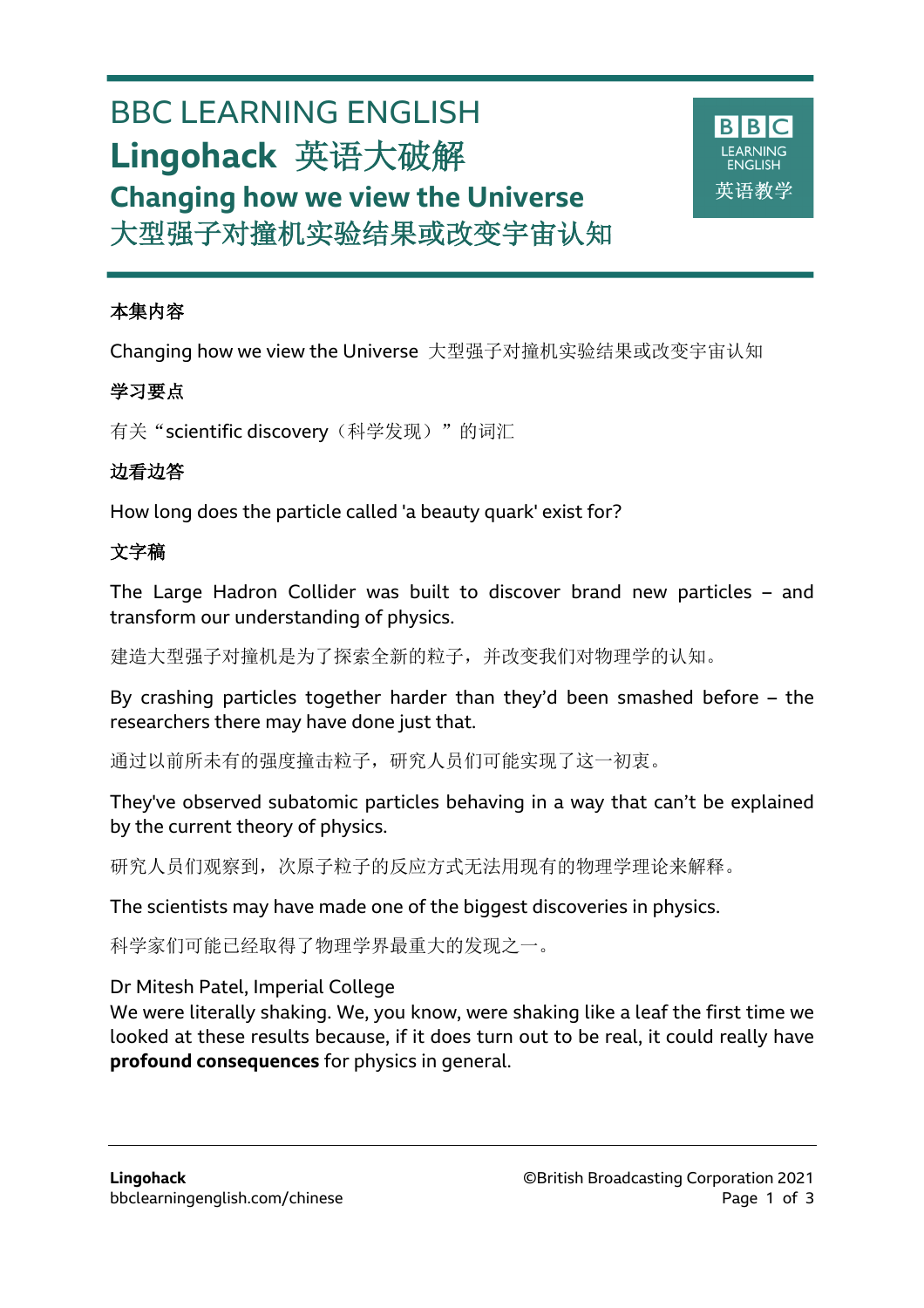米特什·帕特尔博士 英国帝国理工学院

"我们当时真的在发抖。当我们第一次看到实验结果时,激动得浑身发抖,因为如果 这个发现被证实, 就可能对物理学产生**深远的影响**。"

The team have been creating a particle called 'a beauty quark'. It exists for only a fragment of a second, and then decays into two other particles – what it should do in equal numbers – but it doesn't, possibly because a mystery force is interrupting the process.

这个研究团队正在制造一种名叫"美夸克"(又称为"底夸克")的粒子。它只存在 远远不到一秒,就衰变成另外两种粒子,两种粒子的数量本应相等,但结果并非如 此,这可能是因为一种神秘的力量阻断了这个过程。

Physicists can explain the world around us through the action of four fundamental forces – electricity, gravity and two nuclear forces.

物理学家可以通过四种基本力的作用来解释我们身边的世界,即电(磁)力、引力和 两种核力。

But in recent times, these forces haven't been able to explain a few things, such as the movement of galaxies, or indeed why the Universe exists at all.

然而,近来,这四种基本力已无法解释一些现象,比如星系的运动,甚至是宇宙存在 的根本原因。

But this new finding is creating a lot of excitement because it contains **hints** that there might be a fifth force of nature that's completely new to science.

这一新发现非常振奋人心,因为有迹象表明:可能存在第五种科学界尚未知晓的自然 力。

If there is a fifth force, it could answer a lot of questions currently **baffling** astronomers.

如果第五种力确实存在,那它就可能解答目前困扰天文学家的诸多问题。

#### Professor Chris Parkes, CERN

There are these big questions in physics that we don't have the answers to. And the hope would be, as the LHC (Large Hadron Collider) continues to make discoveries, maybe we could **shed some light on** those big questions of physics.

克里斯·帕克斯教授 欧洲核子研究组织(CERN)

"物理学中有一些我们无法回答的重大问题。希望随着大型强子对撞机不断取得发 现,或许我们可以进一步理解这些重大的物理学问题。"